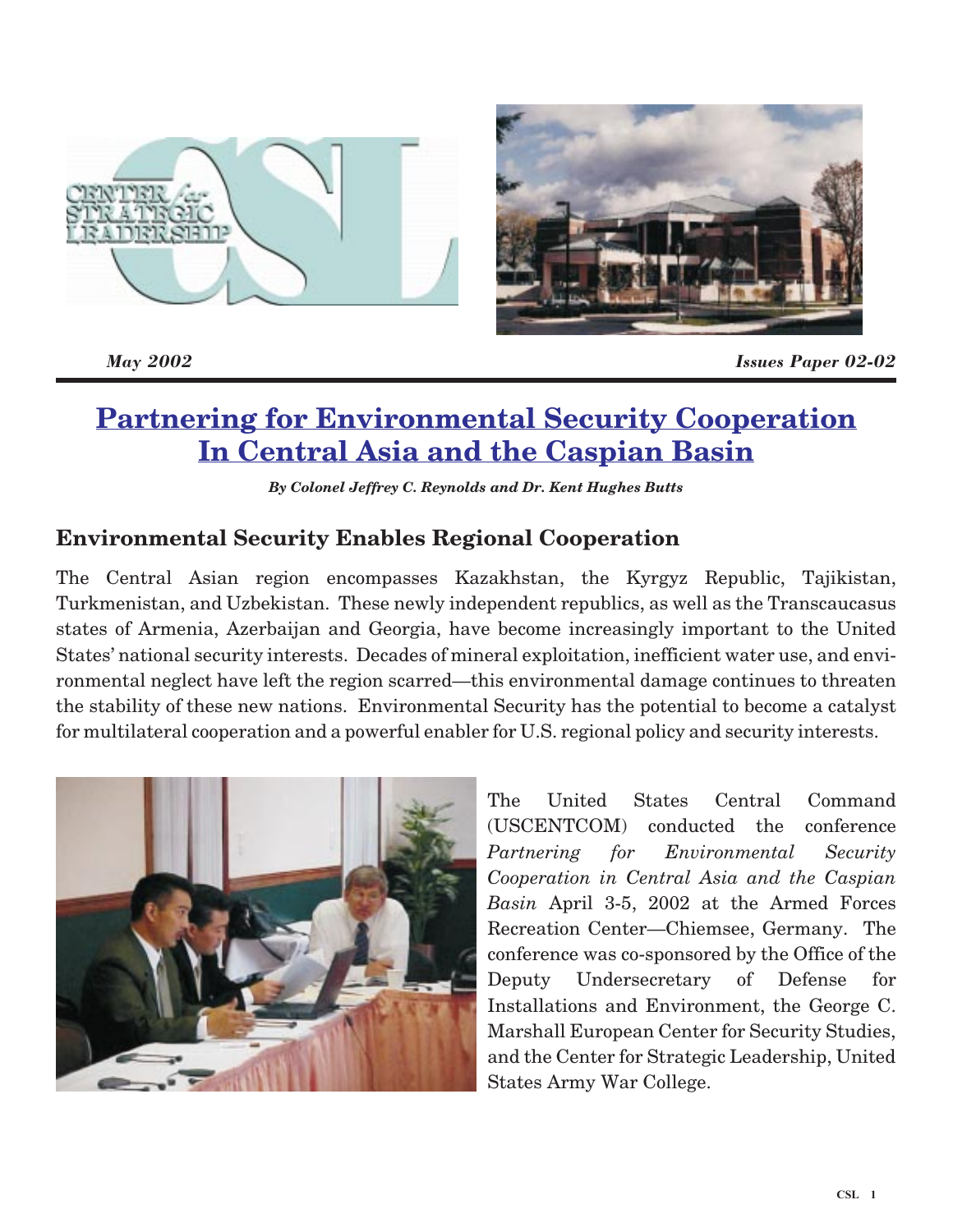# **Purpose**

The purpose of the conference was to promote security cooperation with the Central Asian States through multilateral environmental security planning. The conference participants reviewed envi-

ronmental challenges that threatened regional stability, identified obstacles to regional cooperation, and developed regional contingency plans that stressed interoperability and consequence management.

Conference participants included senior military and civilian representatives of the Ministries of Emergency Situations or Ministries of the Environment of Kazakhstan, the Kyrgyz Republic, Tajikistan, Uzbekistan, Armenia, Azerbaijan, and Georgia; key staff members from U.S. Central Command, the Department of Defense (DOD), and the Department of State; and representatives from the state National Guard partners of Arizona, Louisiana, Montana, and

2 USAC - Uniquines *Alamacore e* Converses division an 1 For remember away  $14.841$ 184 Same mylins  $77M$ suc пана свямки Архан

**Professor Shavkat Arifknanov, Institute of Strategic and Interregional Studies, Joint Staff of the Armed Forces, Uzbekistan**

Nevada. Speakers were drawn from a distinguished group of international military officers, academicians, and representatives of humanitarian relief, international development and disaster response organizations.

## **Threats to US Regional Interests**

The United States has numerous interests in Central Asia. The region includes some of the Caspian Basin's most significant petroleum and natural gas deposits. The region's location adjacent to Iran and Afghanistan make it critical in U.S. counter terrorism efforts. Former Soviet states continue to play a crucial role in nuclear non-proliferation. The United States supports both the



development of market economies and the nascent democratic reforms that promise to help stabilize the region.

By itself, the Central Asian region is home to many destabilizing influences. Situated on vast and varied terrain, the region's water sources are concentrated in the eastern mountains and the earthquake–prone states of Kyrgyzstan and Tajikistan. The region's ethnic diversity has for centuries been a source of regional tensions. The region's location adjacent to Russia, Turkey, Iran, Afghanistan, China and Russia make Central Asia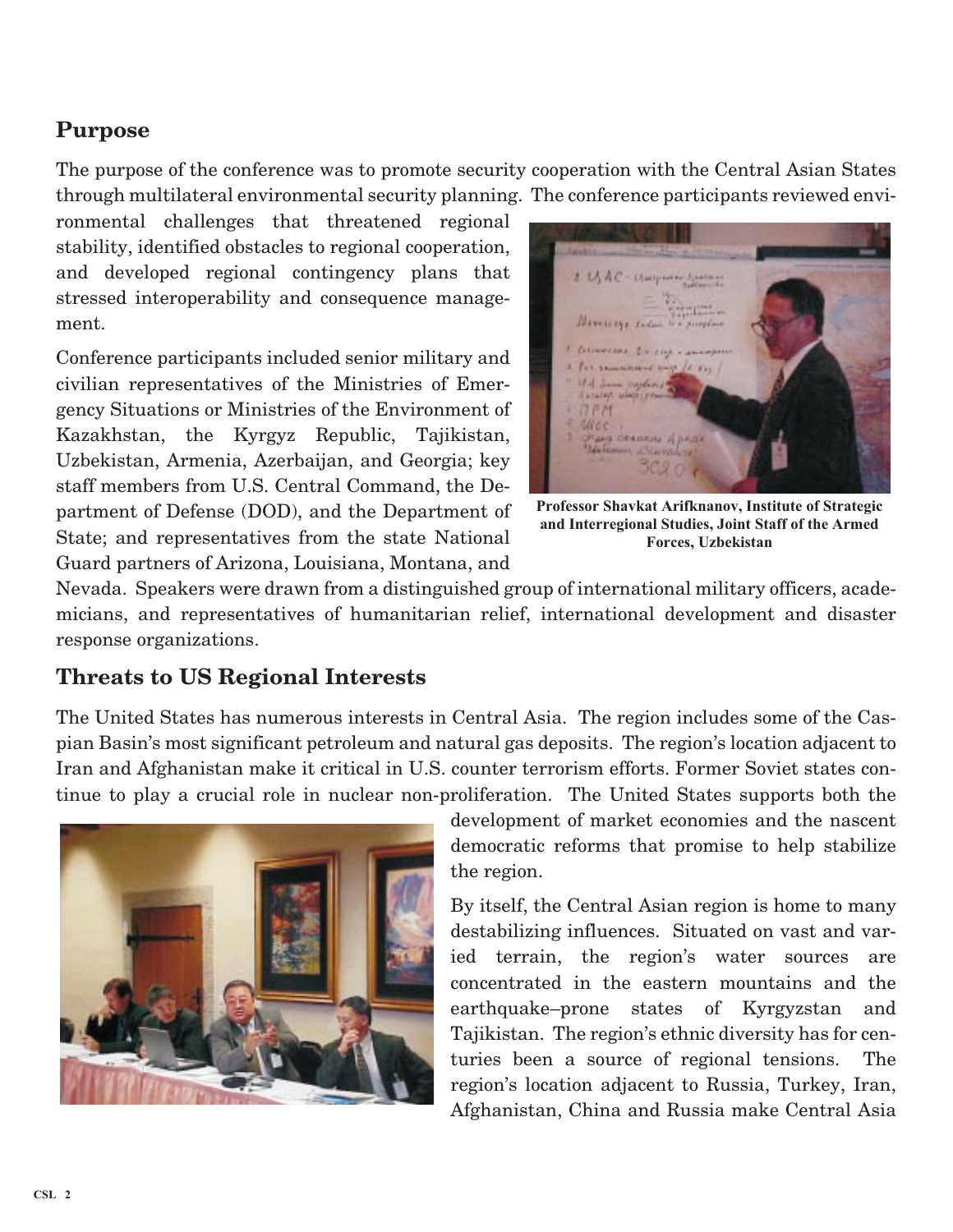an arena for external destabilizing influences: radical and secular Islam, terrorism, drug trafficking, people trafficking, and HIV/AIDS.

A severely damaged environment has become the legacy of the Soviet-era exploitation of Central Asia. Heavy metal mining, uranium refining, oil and gas extraction, unrestricted coal burning, and pervasive over-irrigation and over-fertilization are some of the causes of this destruction. The long-term diversion of water from the Syr Darya and Amu Darya for agricultural use has resulted in the disastrous recession of the Aral Sea and the subsequent salinization of the surrounding land. These underlying environmental problems pose a significant threat to stability within the Central Asian states.



**Mr. Norm Smith, Pennsylvania Emergency Management Agency**

### **Issues**

The conference used scenario based workshops and roundtables to identify the critical issues associated with multilateral environmental security cooperation in the region. Critical environmental security issues were identified as economic, cultural, and infrastructure related. The region is isolated geographically and bound together through an eroding economic network based upon the erstwhile Soviet economy. Production is dropping as inefficient plants fall out of production and soil productivity declines with increased salinization and the deposition of toxic silt from Aral Sea basin dust storms. The disparate ethnic composition of the region and artificial political borders create tensions that are exacerbated by environmental issues such as cross border pollution, mismanagement of water resources and mining of borders. Soviet built physical and organizational infrastructure is eroding with catastrophic health and disaster implications. Water treatment and distribution systems are in disrepair, exposing the population to unsafe drinking water, polluted water tables and contaminated vegetables. Laboratories and monitoring organizations that once warned of high levels of pesticides, toxins or bacteria, or impending natural disasters from mountain dams or earthquakes no longer exist or are marginally effective. Although these issues must be addressed at the national or regional level, the military and donor community can play an important role.

## **Conclusions**

Through its security cooperation strategy, USCENTCOM can use its environmental experience and capabilities to encourage local militaries to support civil authority in addressing regional environmental security issues. The military role is especially important in the areas of infrastructure repair, monitoring and testing, and disaster response. These activities have a multilateral compo-